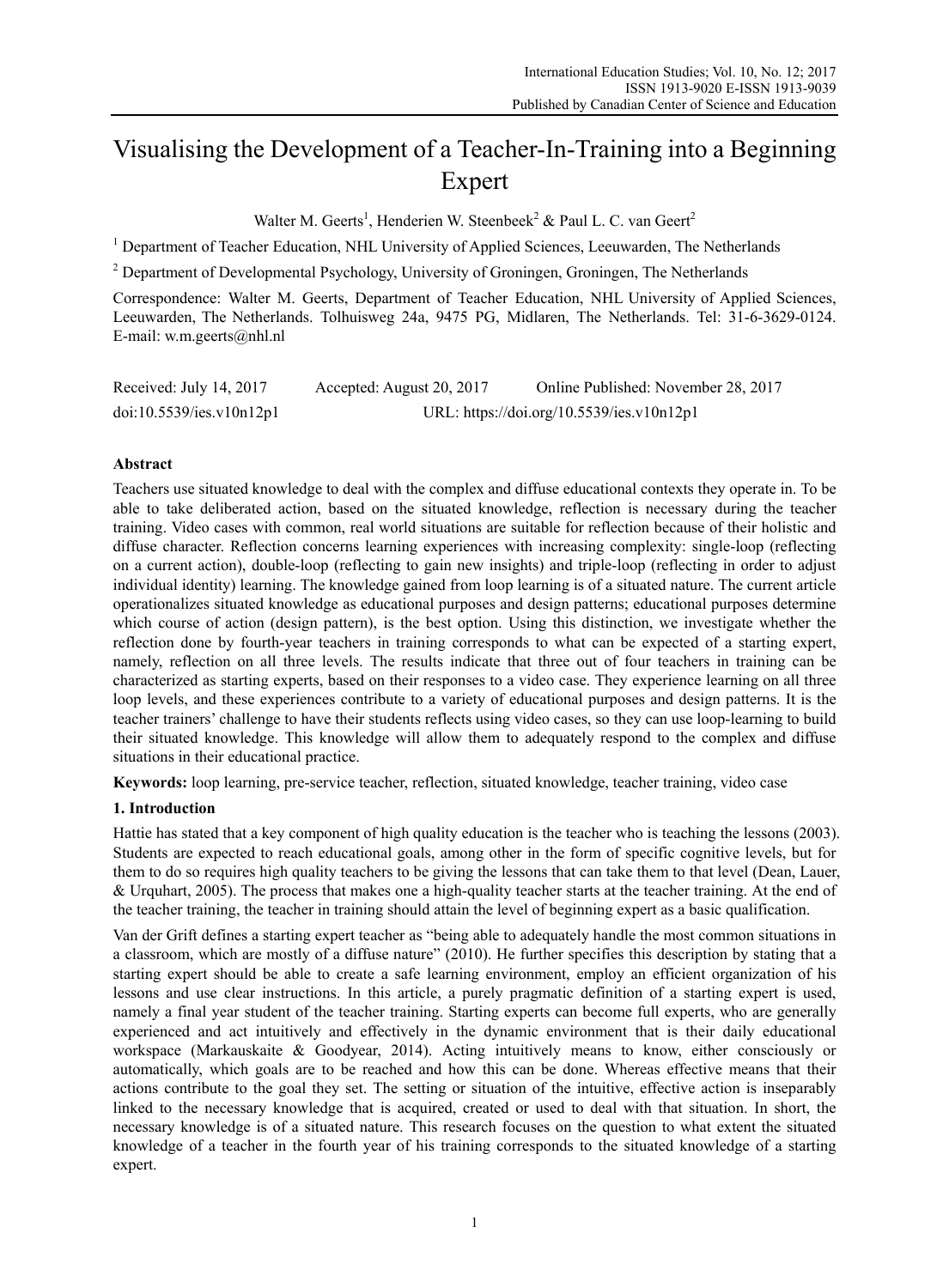### *1.1 Situated Knowledge*

Situated knowledge is contextual and holistic and arises from the interaction between previous experiences and the theoretical knowledge linked to those experiences. Its components are inseparably linked to the interaction and situation it was created in. In this article, therefore, situated knowledge is defined as cognition that arises from and is connected to the interactions the material body of an agent entertains with its physical environment (Roth & Jornet, 2013)*.* Physical environments, or workplace situations, often demand immediate, quick or intuitive actions by the teacher. For example, when a teacher at work observes that the physical distance he puts between himself and his students affects their behaviour, he will conclude that he can make his students aware of his focus by standing closer to them (Miller, 2011). A teacher in training has not yet internalized this situated knowledge that will allow him to act quickly and intuitively in situations like these. To be able to deal with the constantly changing educational practice, teachers in training need to learn how to link the theory they studied in their training with what goes on in their workplace (Geerts, Van der Werff, Hummel, Steenbeek, & Van Geert, 2015; Ching, 2014). Situated actions are created from this link. They are built on previous teaching experiences, linking those situations with appropriate theoretical concepts and the underlying principles that originated in this process.

The underlying principles that a teacher created this way are, for example the realization that it is the teacher's job to take corrective action when necessary, to be responsible for the continuity of the lesson (or *momentum,* in teaching terminology, to keep the lesson constantly moving forward) and to be a group leader. Copeland and D'Emidio-Caston (1998) call these principles that underpin a teacher's actions, *educational purposes:* the constantly changing process goals a teacher sets for himself to conduct the lesson in the way that seems best to him. The educational purposes guide the choices he makes regarding his actions. Indeed, the goal determines the actions and decisions that might benefit reaching that goal. Every educational purpose, for example, watching over the lesson's momentum, guides what the teacher does in his workplace.

Once a teacher in training knows what he wants to achieve with his actions, he still needs to solve problems during the execution of his plans and actions. Many of these problems will be recurring. These recurring problems require actions which are called design patterns. A design pattern is a pattern of solutions for a recurring problem that a teacher can use in his teaching practice. A design pattern can only be called as such if it is transferable. However, before it can be transferred, it needs to be very clear what the design pattern is about. This can become apparent by writing out the necessary knowledge and heuristics on paper (Alexander et al., 1977). An experienced teacher trainer might be able to completely describe a design pattern on paper. This does not mean, however, that it is easily transferred from one teacher to another. Since the knowledge contained in the design pattern is situated, the pattern can only be learned by interacting with a real-world teaching situation. Furthermore, an experienced teacher will apply a design pattern more or less unconsciously, because of the intuitive nature of the knowledge contained in it. In this case, the knowledge that was at first explicit, controlled and discursive to the teacher, has become automatic. Summarizing, it can be said that an experienced teacher is an expert in his field, who can act intuitively and effectively by using his situated knowledge, which consists of educational purposes and design patterns.

### *1.2 Reflecting on Video Cases*

Collecting this type of situated knowledge is encouraged in the teacher training's curriculum, both by offering real-world experience as well as theoretical knowledge. Practical experiences, mostly internships, are momentary by nature, however. Showing video cases at their regular classes on the educational theories allows teachers in training to reflect on the practical experience they gained during their internship. Because this allows the teacher in training to use reflection to integrate his theoretical knowledge and his practical experiences, using video cases is a useful didacticism for future teachers to acquire situated knowledge.

Reflection can contribute to the way a beginner develops into an expert. Fischer (1980) developed a framework to understand this process. His skill theory posits that beginners make connections between what they recently learned and what they already knew. They connect the old knowledge with the new, or give new meaning to the old knowledge. According to Fischer, skills are a dynamic process. The features of dynamic skills are deeply rooted in the actual content (Van Geert & Fischer, 2009), which very closely resembles the definition of situated knowledge. The skill theory also implies that cognitive frameworks are used to solve problems and that solving the problems leads to new learning by, for example, placing different elements of the skill 'classroom management' into the appropriate framework. The fact that momentum in a lesson can also have a positive effect on classroom management has a place in that framework.

According to Fischer's skill theory, once the earliest stages of development have been completed, the ways in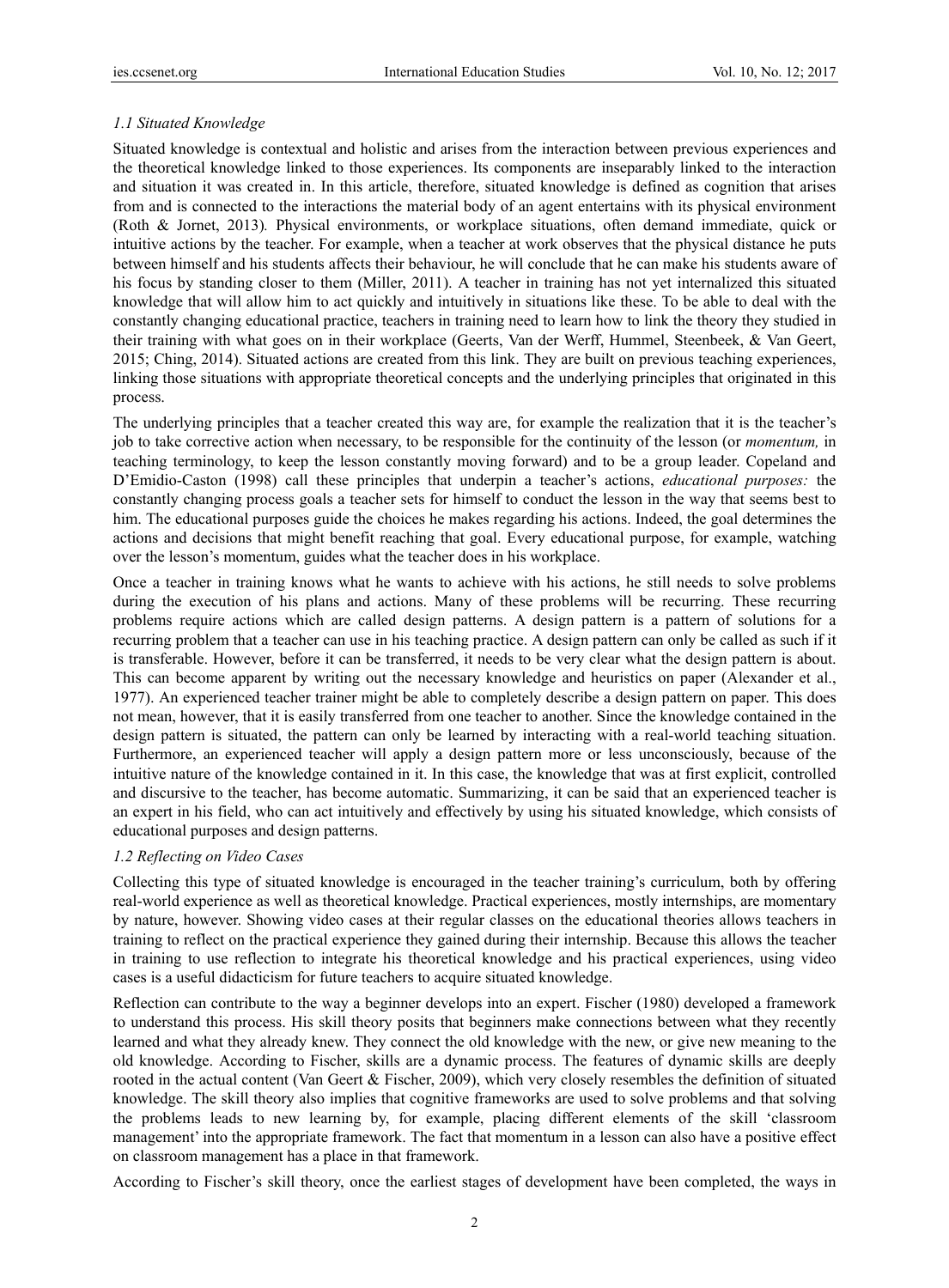which individuals develop can be split into two levels: representative and abstract. An individual who mentally manipulates concrete representations of people, events and objects, is operating on the representational level. Once this person starts doing the same with abstractions like values or assumptions, the focus shifts to the second level: development on the abstract level (Kitchener & King, 2004). At the teacher training facilities in the Netherlands, Fischer's theory and the accompanying term 'reflection' are not that often used. Instead, Argyris' loop learning theory is prevalent. As the basic notions underlying loop earning are explicated in skill theory, it offers a useful theoretical underpinning of the concepts used in loop learning theory.

### *1.3 Loop Learning*

Like Fischer's skill theory, loop learning is about cognitive development (Argyris, 2002). When beginners, while progressing towards expertness, encounter situations in which they do not know how to react adequately, cognitive development occurs (Ericsson, 2008). Using the responses they got in that situation, combined with the help they received from other experts, they will actively try to fix the problem in similar situations. Once it has been tried out, the effectiveness of the new solution is appraised by reflecting on their behaviour in the situation. In case it was not effective, new possibilities will be tried out, and this cyclical movement is the reason for the name loop learning. To Argyris, learning involves discovering and correcting mistakes, so learning also includes reflecting. The central part reflection plays is entirely consistent with Piaget's theory. Reflection, according to Piaget, serves to cognitively view action characteristics as separate from their form. This allows them to be combined with characteristics of different actions (Piaget, 1972; Dubinsky, 1991; Abrahamson & Sánchez-García, 2016).

These new combinations are constructed at a higher mental abstraction level, and in this way new knowledge is created. For both Argyris as Piaget and clearly also for Fischer, reflection is a fundamental developmental mechanism and is therefore seen as the driving force behind learning experiences.

The result of the learning process, according to Argyris (2002), occurs on three different reflection levels, i.e. single-loop with 'what do I do', double-loop with 'what new insights have I gained' and triple-loop with 'what kind of teacher do I want to be'. Single-loop learning deals with improving existing action patterns that a teacher in training uses to reach the underlying goal. Double-loop learning occurs when the teacher in training becomes aware of new insights that underpin his teaching. Such new insights can change the way he behaves as a teacher. Triple-loop learning, finally, means that the teacher in training uses reflection to get a better view of the principles he has. Those principles stem from the identity of the teacher and indicate what the teacher thinks is important. Identity, in turn, reflects the character or the person's self. From this self, he will question the higher goal that he strives for. This not only depends on his current identity, but also on the outcome of this reflection that further determines his development.

These three levels can be related to the way Fischer's skill theory describes cognitive development. The way activities and actions are reflected on and subsequently adjusted, is described in skill theory in the first level (actions tier), while Argyris refers to this as single-loop learning. Both theories place the process in which objects, people and events are the subject of reflective thinking, in the first level.

Double loop learning, however, not only deals with adjusting actions but with reconsidering, for example, norms, goals or policies. This can to a certain extent be compared to Fischer's first level, because it concerns reflecting on mental representations of objects, people and events (Kitchener & King, 2004). However, it also deals with a higher level, because it concerns a reconsideration that can only come about when the person in question realizes that his concrete actions are part of abstract concepts.

In both models, the top level is reserved for thinking at a meta-cognitive level. Triple-loop learning occurs when learning about learning occurs, for example following an earlier loop by reflecting on the learning process itself and what the role of the reflecting person was. At the highest level of his skill theory, as with Argyris' triple-loop learning, Fischer talks about integrating or manipulating abstract concepts, for example by reflecting on them (Kitchener & King, 2004). The way both models work is illustrated here using the example below of a teacher in training who is unable to capture his students' attention during the lesson.

A teacher in training who is on his way to become a teacher uses, just like anyone who undergoes a cognitive development, feedback loops. Whenever something does not work for this person, something else will be tried, evaluated and the information gained from the process is saved for the future. The three loops in Argyris model represent three distinct levels of complexity in this process.

Loop learning on the first level concerns, for example, perfecting the art of attracting the attention of a distracted student. When the teacher in training notices that the student responds better when his name is used instead of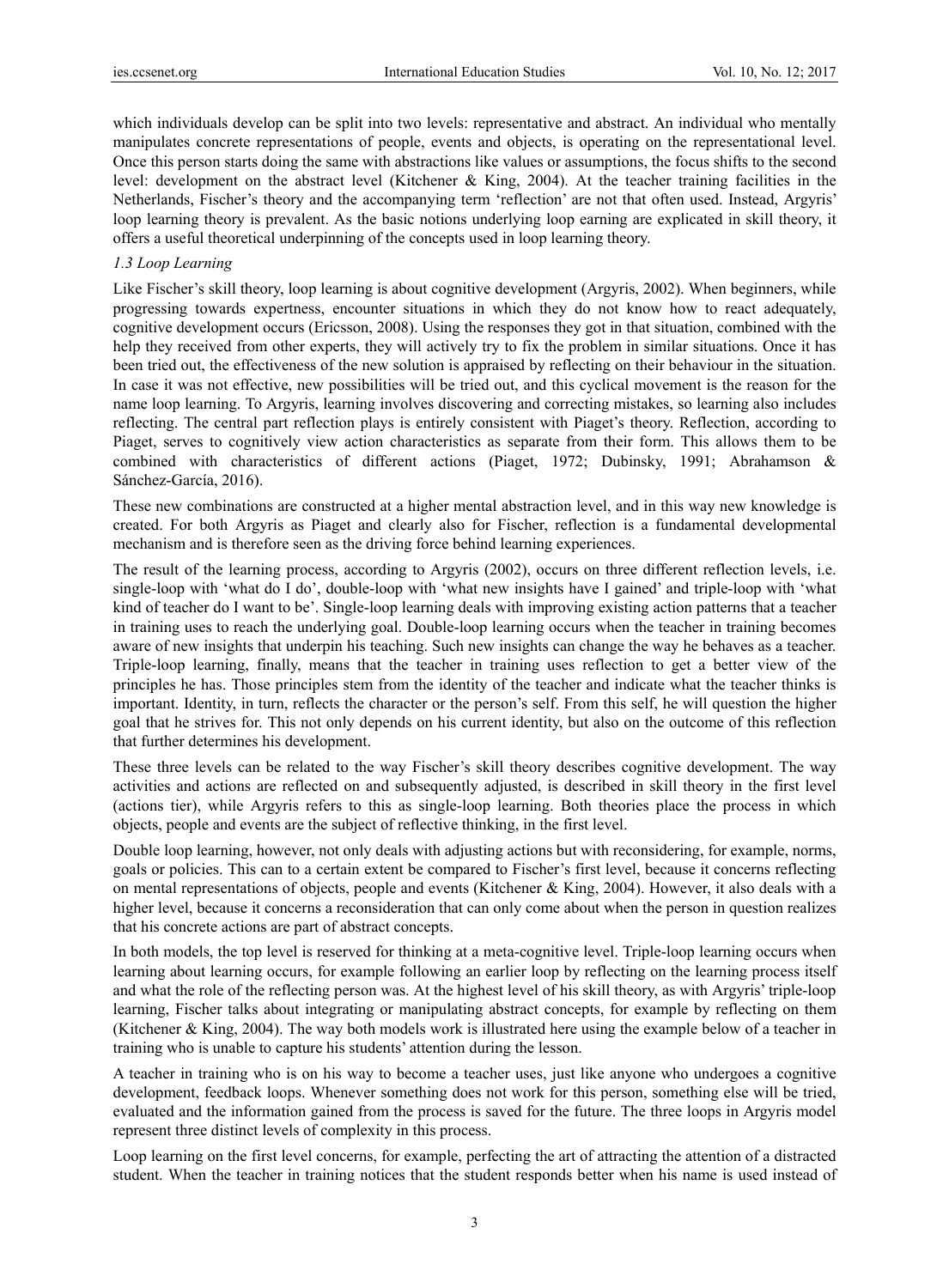general instructions, he will try to use a student's name when calling them to order. When the student immediately responds and pays attention, the action has proven to be effective, and the loop is completed. However, when the action proves to be ineffective he can, for example, choose to take punitive action, which he may have learned at the teacher training, and which starts a new loop.

Double-loop learning, for example, describes a teacher in training who realizes that smooth, uninterrupted transitions between lesson components are more important than correcting students. Gaining this insight concerns double-loop learning, as this insight into his norms only came to be after the unsuccessful attempts to mechanically perfect the art of attracting the attention of a distracted student, as described in the first loop.

The third loop can be elucidated using an elaboration of the previously mentioned example of a teacher who is unable to capture the students' attention, no matter the way he manipulates his actions or applies new insights. Finally, he realizes that he needs to take his responsibility and fulfill the role of group leader, which is unnatural to him. His reflection has led him beyond changing his actions or norms, but instead to developing a new identity, and therefore triple loop-learning.

Thus, reflecting occurs on various levels of complexity: single-loop, double-loop and triple-loop learning. The various problems in the above described examples, as they might occur in any teacher's workplace, ask for reflecting at all the levels. In order to develop into a starting expert, teachers in training need to go through a process that improves their actions, enriches their way of looking at their practice and further develops their identity. This means that learning objectives need to be set during their education to support the process of loop learning.

To enable teachers in training to practice with a range of loops, Bloom stresses the importance of facilitating higher learning objectives (Bloom, 1979; Kratwohl, 2002). According to Bloom, learning occurs at six levels: remembering, understanding, applying, analyzing, evaluating and creating (Athanassiou & McNett, 2003). While the first three of these deal mainly with factual knowledge, analyzing, evaluating and creating are considered higher learning objectives.

Because higher learning objectives are more complex by nature, and therefore focused on, for example, evaluations and analysis carried out by the learner (Jideani & Jideani, 2012), they are particularly suitable to stimulate teachers in training to link theoretical knowledge to a practical situation. These real-world experiences can be linked to the theoretical part of the teacher training by showing video cases during the courses (Geerts, Van der Werff, Hummel, Steenbeek, & Van Geert, 2015; van Es, Stockero, Sherin, Van Zoest, & Dyer, 2015).

Video cases are holistic and contextual, which is why they stand close to the real-world workplace of a teacher. This similarity is a first requirement for video cases to serve as an adequate replacement of reflecting on practical real-world experiences. An added advantage of video-cases is that it can be used at any moment during the course. Waiting for practical experience from an internship, and the presence of a mentor or supervisor is a time-consuming and therefore costly affair. By watching video cases, a teacher in training is able to use his theoretical knowledge to reflect on the educational situation that is shown in the video by analyzing and exploring how an experienced teacher deals with those particular circumstances (Blijleven, 2005; Kurz, Llama, & Savenye, 2008). This way, the teacher in training is challenged to develop an increasingly rich combination of design patterns and educational purposes, or, situated knowledge. Situated also means that the context is essential not just for developing the knowledge, but also for applying it.

### *1.4 Goals of This Research*

The current research is explorative in nature and focuses on the development of a teacher in training to a starting expert. The central question of this research is: Does the situated knowledge of a fourth-year teacher in training match that of a starting expert? Based on the theoretical framework outlined above, a teacher in the final year of his training can be expected to have reached the level of a starting expert. A starting expert possesses a wide range of situated knowledge to deal with the most common situations in a classroom. The process that is used to acquire this situated knowledge is fed by reflection on the theoretical knowledge he has studied, combined with his practical experiences, and may or may not be supported by video cases. A starting expert, therefore, is in possession of learning outcomes based on single-, double-, and triple-loop learning (Argyris, 2002). The first expectation of the researchers is that a teacher in training in the final year of his training goes through all three levels of loop learning, and therefore goes through the reflection process in its entirety. The situated knowledge thus obtained by him includes a variety of both educational purposes and design patterns. This situated knowledge is reflected in his analysis of a video case. Secondly, we expect that a substantial number of design patterns and educational purposes can be identified in the teacher in training's analysis of the video case.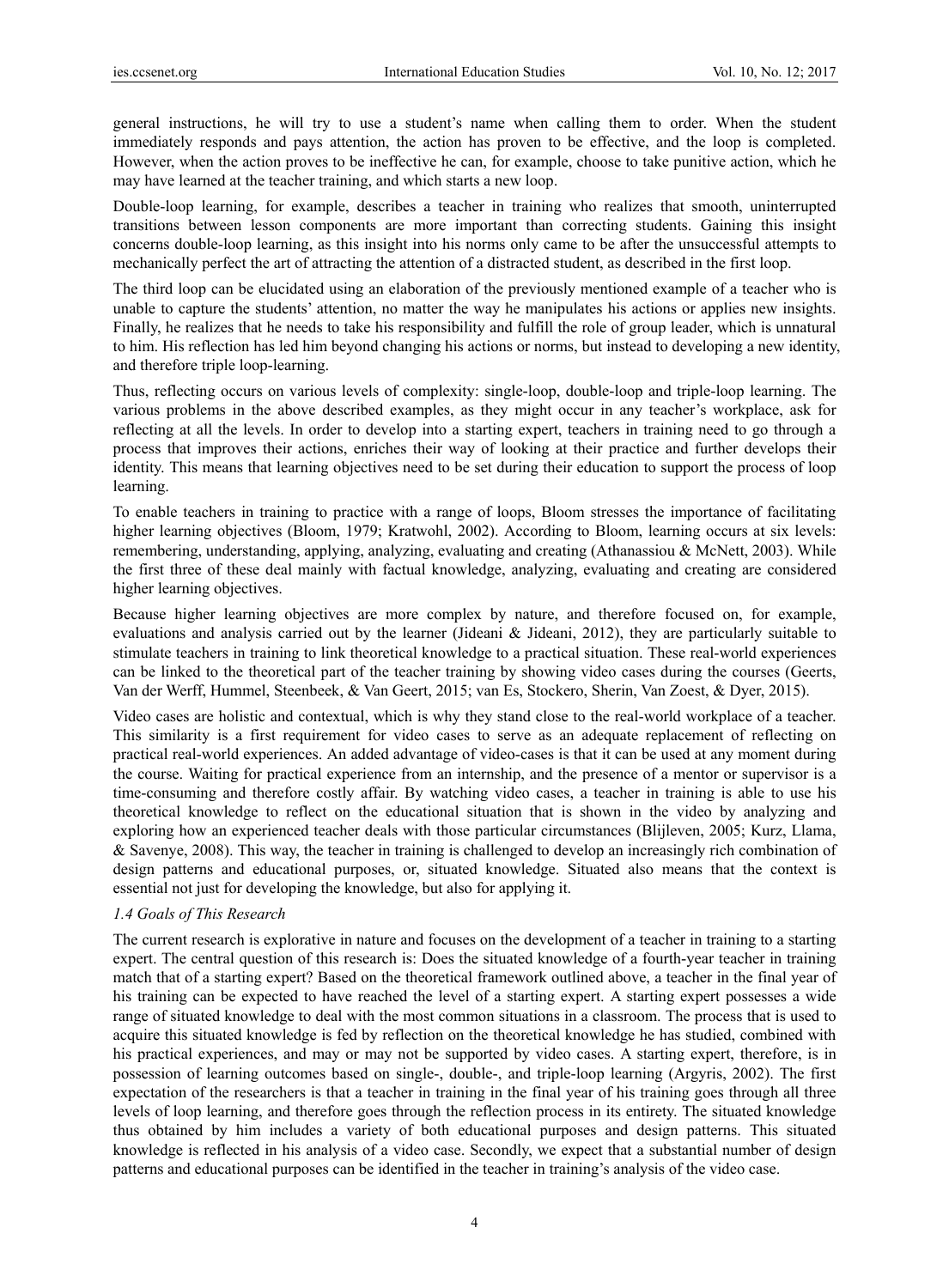### **2. Method**

#### *2.1 Respondents*

All 33 fourth-year teachers in training at the language department of the NHL Hogeschool were asked to take part in this research in pairs. Working partially in pairs is representative of the approach of the researched training which, in its educational didactics, regularly works in pairs. For instance, most internships are organized in pairs. The respondents received one EC for their participation. They gave permission for the use of their advice in the research. Because of the division in pairs and the uneven number of participants, one respondent was not included the study, as he could not be matched with another respondent. The remaining 32 respondents could each choose which case they wanted to study, from a collection of 26 cases. An initial analysis revealed that all cases, save for one, were suitable for drafting an advice with enough substance for further analysis. Because the research was set up in a way that is focused on detailed reporting, the number of respondents was cut further. Only two cases were picked by multiple dyads, that is, both of them were picked by two dyads. Because of the desired spread over the characteristics of the entire group of respondents outlined below, the respondents that worked with the case of Olga were selected. From the respondents whose data was finally used, none had to repeat a grade year. It concerns three female students and one male, in the ages of 25 to 27. Because the average student completes the training in 5.5 years, these ages are representative for students in the fourth year of their training. The percentage of male students that enrolls for this training nationwide is around 40% (CBS, 2016), but compared to the numbers of men and women enrolled at teacher training at the NHL, the gender ratio in the two selected student pairs is representative.

### *2.2 Case Study*

In the following research, the term case is used in two meanings. The first meaning refers to the nature of one of the materials being used in this research, that is, a video case, which involves the teacher in training giving an advice to the main character of the video clip representing a real-life situation. However, the second meaning of case concerns our research methodology, because the research is limited to a particular, exemplary case. The exemplary case concerns the reactions of the two student pairs to the video case that have been selected for further study. Such a case indicates a particular situation, example or event. Although case research is often regarded as a means to tell something about a single, specific, situation, this method can also provide general knowledge when the case is exemplary and is meeting a set of specific requirements (Flyvbjerg, 2006). Yin (2009) describes four requirements which must be met for a case to provide scientifically relevant information.

First of all, a case must be representative of the situated knowledge that fourth-year teachers in training have acquired. This requirement is met when the situated knowledge, as described through educational purposes and design patterns, is actually observable in the advice the students give as a reaction to the video. An authentic problem, which the video case focuses on, invites teachers in training to name certain elements of good classroom management. The authentic problem concerns the main character in the video clip having difficulties with carrying out her role of teacher in terms of classroom management. The associated higher order learning objective understands the relationship between the reactions of students and the way the role of teacher is carried out. The teacher in training is aware of this once he recognizes the link between his actions and the students' reaction to those actions. When it comes to personal identity, the central question is whether the teacher is feeling responsible for the order in the classroom.

The second requirement, which requires the case to be complete, is met when the key features necessary to give good advice, consist of a full array of class management skills: a continuous signal, a continuous line in carrying out the lesson; reflection; teacher role; student responsibility; communication and keeping order.

Thirdly, a case, as a means of research, must also offer alternative perspectives on the situation. A video case is ideally suited to give alternative perspectives on the situation, because the viewer is allowed to construct his own reality from the images which have a contextual and holistic nature. To reflect on the situation in the video, the viewer must possess a certain amount of knowledge. An absolute beginner probably lacks the theoretical knowledge to come to an adequate reaction. Provided he does possess this theoretical knowledge, he still misses the situated knowledge to create a link with the practical situation shown in the video. On the other hand, an expert can fully express his expertise. After all, not only does he give advice about the cases shown, he also answers questions about the underlying principle of his advice. By justifying his advice on the basis of underlying principles, an expert explicitly demonstrates how he has come to his advice and what kind of reflection has been used. The video cases that are shown encourage the fourth-year teachers in training to express alternative explanations.

The best way to meet the fourth requirement, the requirement of sufficient evidence, is to observe repeatedly.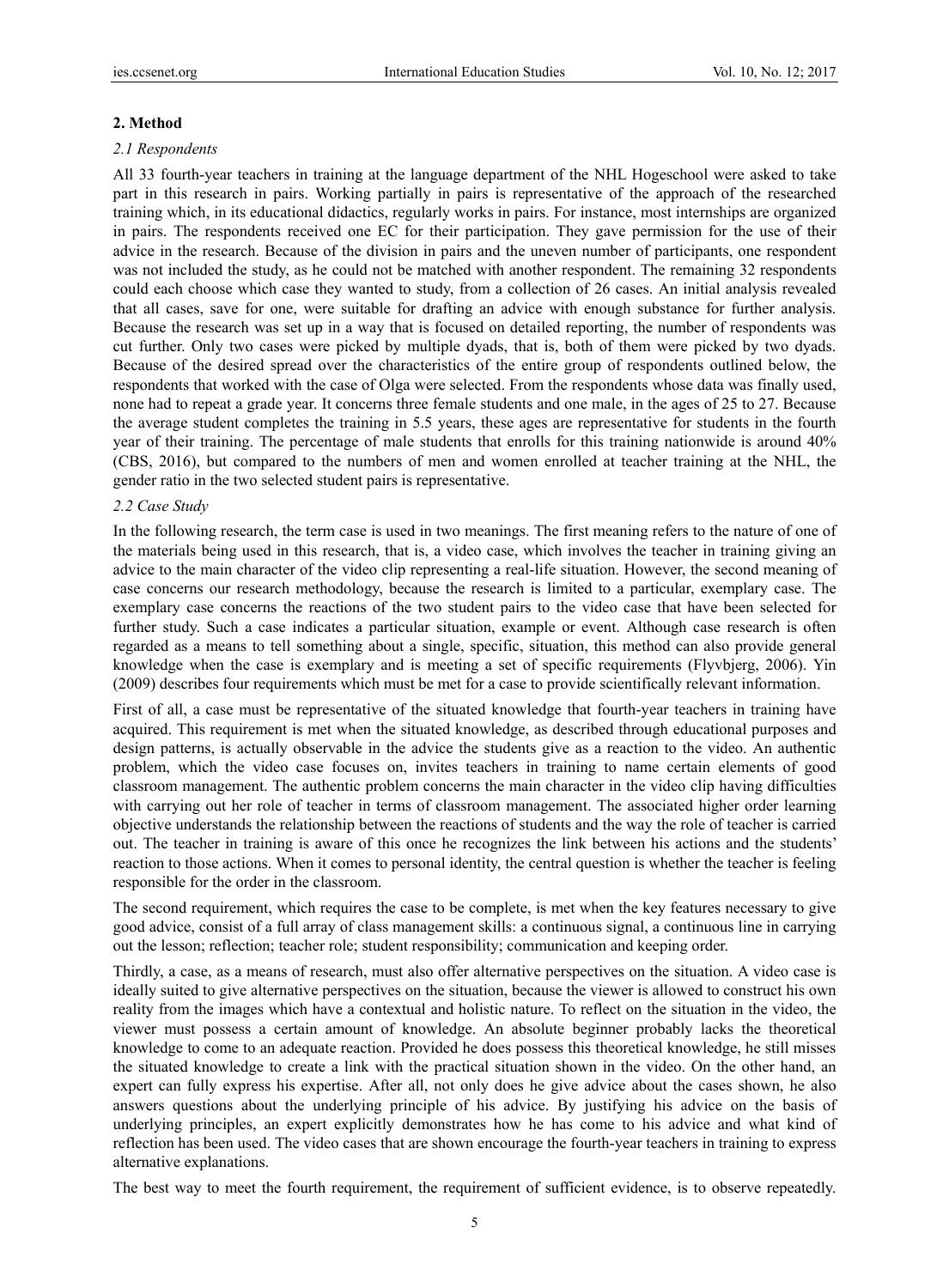That is why the assignment related to the video case consists of three instruments. The first instrument is aimed at defining the core of the dilemma shown in the case. The second instrument consists of putting forward an advice for the main character in the case. The third instrument is an individual interview with the respondents. Because converging evidence is collected from different sources, the risk of basing the finding on chance alone is reduced. To determine the reliability of the measurement method, some thirty teacher trainers at the Velon Congress of 6 February 2012, with more than five years of experience in the vocational preparation, were presented the case (Velon, 2012). The answers of five pairs of these experts form the framework for the set of criteria for the quality of the answers of the starting experts: number of reflective loops, design patterns and educational purposes. This way, the case allows for discrimination between the answer of a beginner and the answer of an expert.

These instruments are further validated by means of the authentic evaluations of the students at issue. This additional information gives an indication of the fact that the respondents, in terms of both the results of the written test and the results of the internship, are recognised as starting experts.

#### *2.3 Testing in Pairs*

Since the instruments will be used to describe a knowledge acquisition process, two out of three tests will be done in pairs. It is difficult to study the knowledge acquisition or reflection processes of a single individual (Fisher & Grannot, 1995). The person being examined will not, for instance, be thinking out loud and will show little of his internal thoughts in his behaviour. In addition, a researcher who forces his research object to think out loud during his activity, will not be able to observe a natural behavioural process. In daily activities, the interaction with other members of the group can be an important mechanism for learning (Anderson & Soden, 2001). Moreover, it is natural for humans to learn or solve something in collaboration with others (Bahrami et al., 2010). In fact, there is consensus that cooperation between two individuals enables them both to reach higher order learning levels (Kerr & Tindale, 2004).

The yield of the knowledge acquisition process depends on the type of interaction occurring between the individuals in a pair. There are situations in which a pair is not performing better than the individual, for instance, when communication between the two is not possible, or when there is inequality of contribution, because one of the members displays more confidence, without there being a good reason for it (Kerr & Tindale, 2004). To reduce potential inequality in the interaction, an individual post-test will be performed.

### *2.4 Procedure*

All fourth-year students gave a simulated advice to the virtual main character of a video case of their choice. The case base consists of a variety of authentic recordings which portray a dilemma of a teacher in training. One of the authors of this study also co-authored the video clip library called Didiclass from which these dilemmas were selected. For this research, a video case combined with an assignment composed of three parts, has been used.

The assignment, given to a pair of students, consists of two parts. The first part focuses on describing the essence of the dilemma featured in the video case. The second part consists of writing an advice to the main character in the chosen Didiclass case, suitable for the person, their practice (or practical situation) and the theoretical knowledge related to case. With these questions, respondents could show how many design patterns and educational purposes they were able to recognise in the video, and furthermore which level of loop learning they were using. Their advices were drawn up by the collaborating students during a course of vocational preparation at the NHL. Watching the video and writing the advice took approximately thirty minutes.

Thereafter, a semi structured interview was carried out with each individual student, consisting of the following questions:

- 1) Why have you chosen this case?
- 2) Which questions would you like to ask the main character?
- 3) Which vision of teaching is at the root of your advice?
- 4) Have you used a theoretical basis? If so, which one?
- 5) Have you used your own experiences when you put together your advice? If so, which one?
- 6) What can you learn from this case yourself?

Through this individual interview, possible inequalities in the interaction that arise from a group effect, can be determined and considerably reduced, if the individual answers correspond with the advice they gave as a pair.

Since a thorough analysis of the answers to the two video cases watched by the respondents would exceed the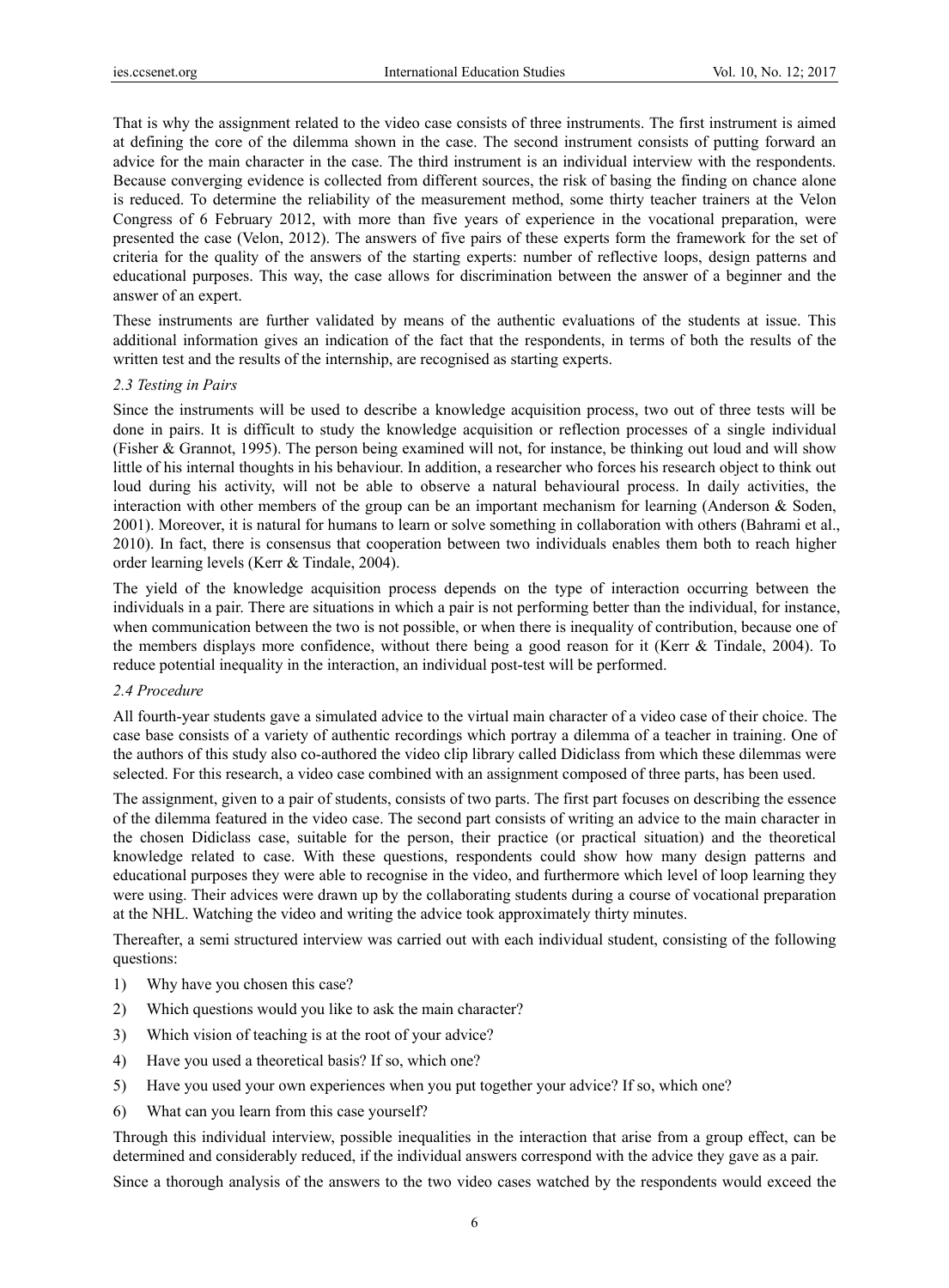scope of the current article, it was decided to focus on the answers to one particular case only. This case was randomly selected, and features a teacher called Nienke. The authentic problem which is central in this case is the novice teacher having difficulty defining her role as a teacher. Key features are a continuous signal, reflection, teacher role, student responsibility, communication and keeping order. The higher order learning objective that may well be reached is that a teacher in training gains insight in the relationship between the reactions of students and the way the role of the teacher is fulfilled.

Based on knowledge of the abovementioned procedure and the corresponding possible answers, the expectations defined in advance can be made more concrete. The first expectation, reflecting on the level of a starting expert, is met if there are at least two detailed specifications per reflection level for the applied case. The second expectation, situated knowledge at the level of a beginning expert, is met when, in the answers of the teachers in training, at least four different design patterns and educational purposes can be identified.

### *2.5 Data Analysis Procedure*

To determine the degree of loop learning and the number of educational purposes, the advice given by the student pairs, as well as the individual interviews in response to the video case, have been analysed by a pair of education experts. This analysis can be summarized below, in rating Table 1.

| Note    | Loop learning | Educational purposes | Design pattern |
|---------|---------------|----------------------|----------------|
| Advice  |               |                      |                |
| Reply 1 |               |                      |                |
| Reply 2 |               |                      |                |
| Reply 3 |               |                      |                |

Table 1. Rating table for loop levels, educational purposes and design patterns

The first part of the table is used to determine per given answer or advice if there is single-loop, double-loop of triple-loop learning. To be able to rate this in a uniform way, table 2 has been used. In this table, loops are defined in the column 'explanation'. The column 'signal words' shows examples of concepts that indicate that reflection takes place on, for instance, actions (single-loop). The final column shows, for every loop, examples of the answers from the advices of the respondents. "I will stand by the door", contains the signal words 'I will stand' and is thus a reflection on an action, i.e. single-loop learning. Because triple-loop learning involves all subjacent learning loops, the scoring also involves a loop procedure. If the signal words for single-loop learning are found, a possible extension to double- or even triple loop needs to be explored. Therefore, a quote on triple-loop learning is frequently much longer than a quote on single-loop learning.

Table 2. Rating procedure single-, double-, and triple-loop learning

| Loops of<br>Argyris | Explanation                                                                                      | Signal words                                                                        | Answer given                                                                                               |
|---------------------|--------------------------------------------------------------------------------------------------|-------------------------------------------------------------------------------------|------------------------------------------------------------------------------------------------------------|
| Single-loop         | Improving the existing action procedure<br>that is applied to reach the underlying<br>objective. | I'm doing, I'm going to, I will, I'm<br>making, I'm making sure that, I'm<br>acting | For example: I'm going to stand by the<br>door, which enables me to have a better<br>overview.             |
| Double-loop         | New insights that can lead to changes in<br>behaviour.                                           | I think, I know, I understand, I have<br>discovered                                 | For Example: <i>I have discovered that</i> ,<br>when I'm standing by the door, I have a<br>better overview |
| Triple-loop         | Perception of personal principles and<br>higher order goals that are considered<br>important.    | I want to, I am, I would like to be                                                 | For example: I value contact with people,<br>that's why I want to greet people by the<br>door.             |

Subsequently, it was determined under which educational purpose or design pattern a particular answer falls. The fact that educational purposes occur in the answers becomes clear from the occurrence of guiding principles, statements of educational purposes, 'action link' between cause and effect, practical generalisations that the respondent uses, relationship with educational theories, negative value judgements about certain actions, justified changes and positive value judgements (Copeland & D'Emidio-Caston, 1998). Table 3 below shows two examples of the scoring of educational purposes. The entire table is included in appendix A.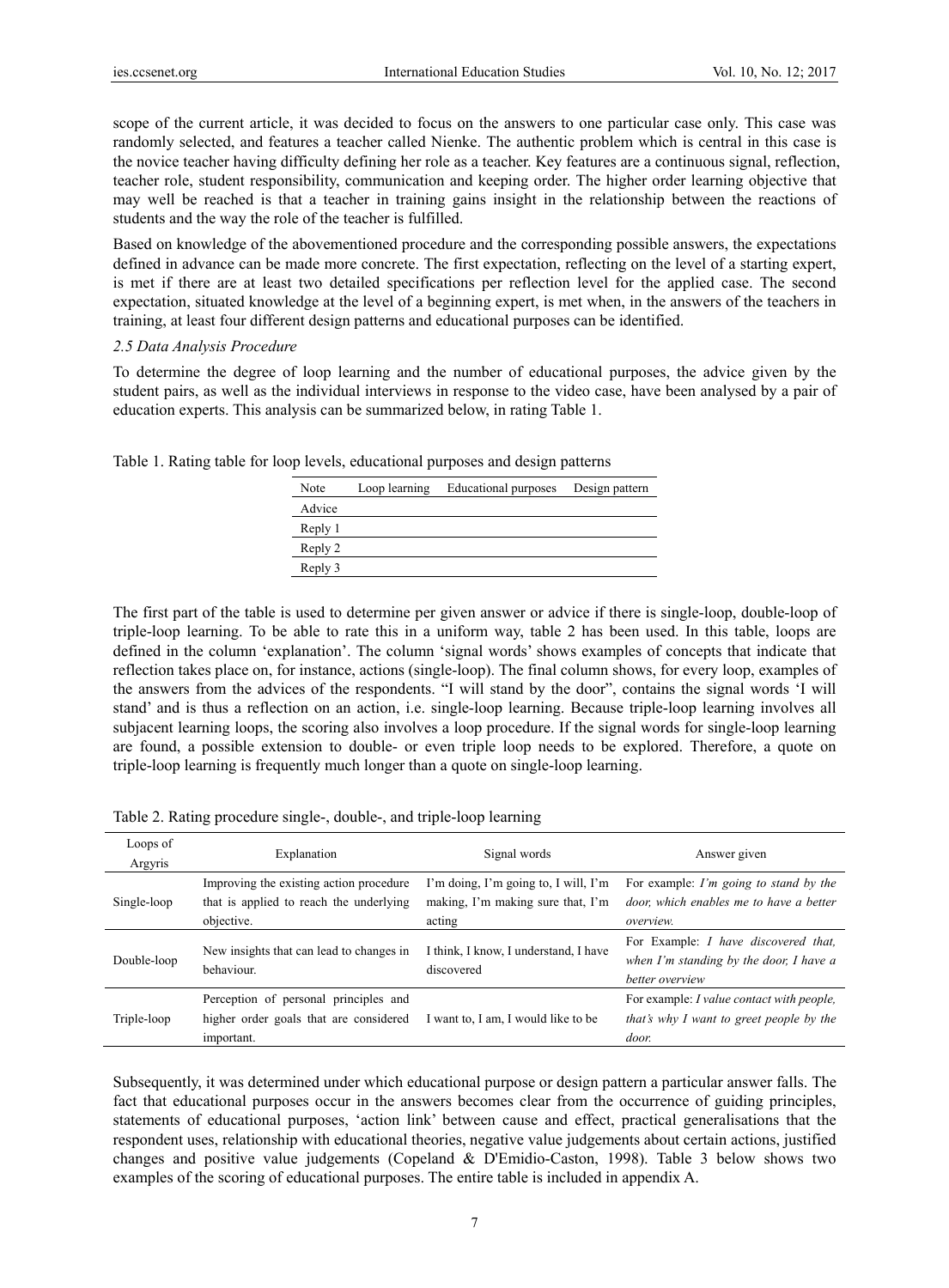| Indicators<br>Educational<br>purposes | Explanation                                                                                                        | Example                                                                                                                                          |
|---------------------------------------|--------------------------------------------------------------------------------------------------------------------|--------------------------------------------------------------------------------------------------------------------------------------------------|
| Negative value<br>judgement           | Extracts that give negative value judgements,<br>event in the video<br>(including)<br>about an<br>justifications). | "She doesn't know her weaknesses" and "because of that, she<br><i>falls into traps</i> " (about the teacher's performance in the video<br>case). |
| Positive value<br>judgement           | Extracts that give positive value judgements about<br>an event in the video (including justifications).            | "She is motivated to bring the lesson to a good end."                                                                                            |

#### Table 3. Rating procedure educational purposes

Finally, to determine the design pattern, we checked which design pattern is leading in the answer provided. For the categorisation into design patterns, field coding from a previous study (of second year students), has been used (Geerts, Van der Werff, Hummel, Steenbeek, & Van Geert, 2015). The following main categories of design patterns have been used: pedagogical action, dealing with human characteristics, interaction with the environment, instruction, learning process, dealing with disorder, self-management, coaching, learning in practice and reflection. In general, the answer can be easily categorised. If, for example, the answer involves the learning process, it should be categorised in the design pattern learning process, and not in the design pattern instruction. Sometimes, however, categorisation is more difficult, for example with the following two answers which both involve the teacher planning to stand at the door of the classroom. When the teacher notes that it is better to stand at the door to welcome the students, that remark is categorised in the design pattern 'pedagogical action'. On the other hand, if the answer describes that the teacher is standing at the door to prevent disorder, it is categorised in the design pattern 'dealing with disorder'. These answers demonstrate that, using the assessor's expertise, a sound categorisation could be ensured. Additionally, two further examples of the scoring of design patterns have been provided in table 4.

|  |  | Table 4. Scoring procedure design patterns |  |  |
|--|--|--------------------------------------------|--|--|
|--|--|--------------------------------------------|--|--|

| Design pattern   | Explanation                                       | Example                                                         |
|------------------|---------------------------------------------------|-----------------------------------------------------------------|
| Providing        | Extracts focused on the design pattern giving     | "She references the things they (the students) did last week."  |
| instruction      | instruction, emphasizing the presentation.        |                                                                 |
| Guiding<br>the   | Extracts focused on the design pattern guiding    | "She wants her students to learn something, I think she covered |
| learning process | learning processes, that emphasize the way pupils | some words, vocabulary, and wants them to know them in          |
|                  | learn.                                            | German"                                                         |

The entire abovementioned procedure is repeated by another pair of educational experts who were not part of the research group. Subsequently, an interrater reliability analysis has been conducted, to determine the consistency between assessors, by means of calculating Cohen's Kappa (Landis & Koch, 1977). For the inter-assessors-reliability regarding loop learning, a Kappa of 0.94 (p<0.001) was obtained. The inter-assessors-reliability regarding design patterns, yields a Kappa of 0.93 ( $p<0.001$ ). This means that there is a high inter-assessors-reliability. It is likely that this results from working in pairs. Because they regularly consult each other during the assessment process, the assessors in an assessor pair converge towards similar, well-considered assessments. To support the qualitative data, which analysed the given answers on the levels of reflection, educational purposes and design patterns, the results section also contains the qualitative data: the answers as they have been given by the respondents.

#### **3. Results**

In order to answer the question as to what extent the fourth-year teachers in training behave as beginning experts, i.e. reflect on all three loops of Argyris and demonstrated various educational purposes and design patterns, firstly a selection of the answers of Respondent D., who was randomly selected, is provided in table 5. The complete overview can be found in appendix B.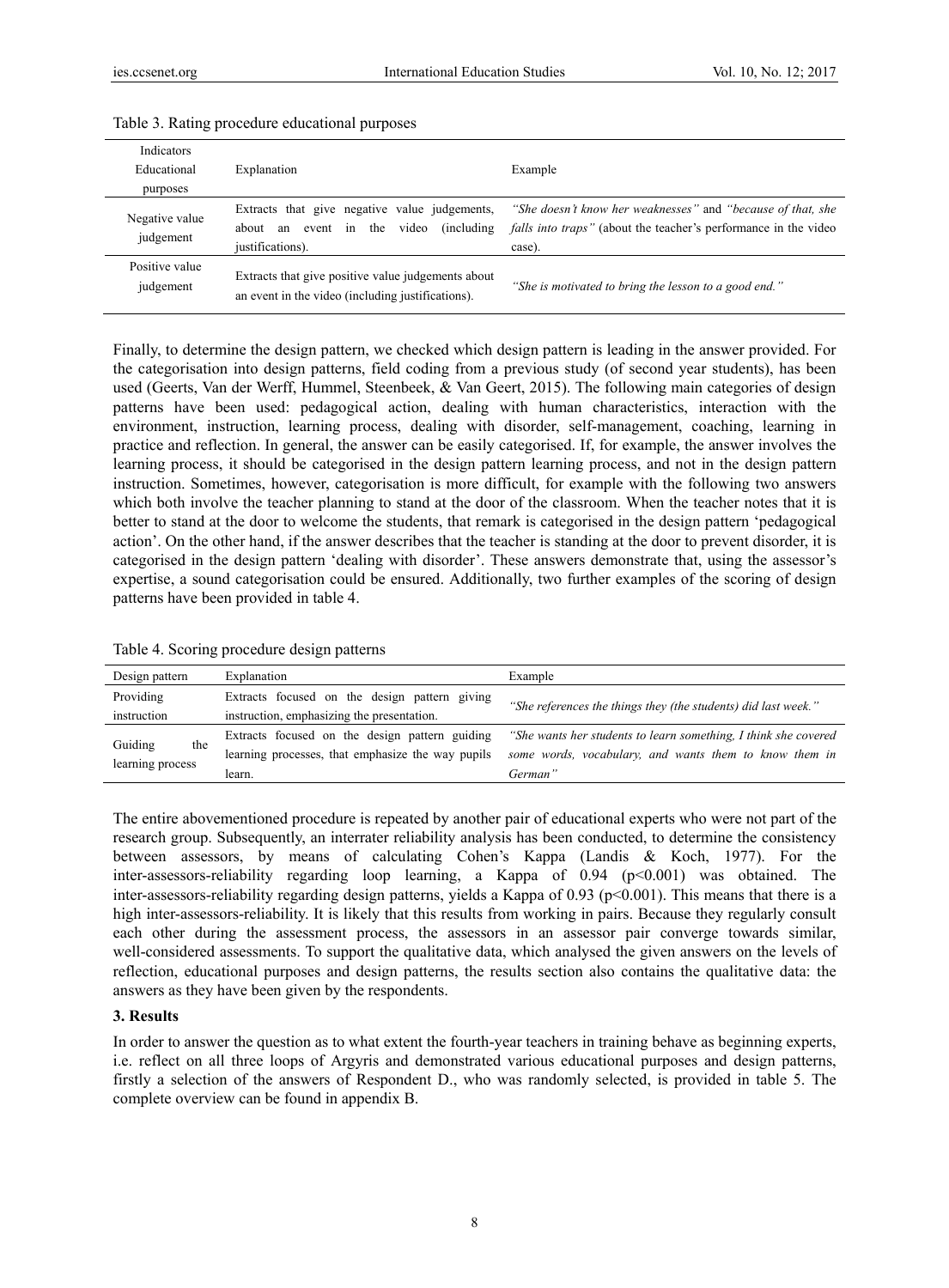| Answers                                                                                                          | Reflection loop learning | <b>Educational Purposes</b> | Design Patterns       |  |  |  |
|------------------------------------------------------------------------------------------------------------------|--------------------------|-----------------------------|-----------------------|--|--|--|
| 9                                                                                                                | Single                   | Theory link                 | Pedagogical action    |  |  |  |
| 10                                                                                                               | Double                   | Guiding principle           | Reflection            |  |  |  |
| 11                                                                                                               | Double                   | Action link                 | Instruction           |  |  |  |
| 12                                                                                                               | Triple                   | Justified change            | Dealing with disorder |  |  |  |
| What stands out in the first column of Table 5, which contains four answers of Respondent D., is the fact that a |                          |                             |                       |  |  |  |

#### Table 5. Answers Respondent D. to case Bonte

spread over single-loop, double-loop, and triple-loop learning concerning the provided individual answers can be discerned. Respondent D., therefore lives up to the first expectation: a minimum of two examples of loop-learning at all three levels. The following columns show which design pattern the loop represents, and what the underlying educational purpose is.

Secondly Table 6 summarises, per teacher in training, if the loops in the reflection process are being supported by a minimum of two different answers per loop like the first expectation specifies. We can see that the unique educational purposes and the unique design patterns usually total four or more. This observation largely confirms the second expectation. If we look at the difference between the respondents in table 6, it is noteworthy that Respondents D. and T. evidently show more loop-learning than Respondent P. and M. Besides a larger number of loops, D. and T. also seem to possess a greater diversity of unique design patterns.

| Respondent | Loop learning |        | Loop learning<br>(total number) | Unique educational<br>purposes | Unique design | Evaluation<br>internship | Evaluation |      |
|------------|---------------|--------|---------------------------------|--------------------------------|---------------|--------------------------|------------|------|
|            | Single        | Double | Triple                          |                                |               | patterns                 |            | test |
| IJ         |               |        |                                 | 22                             |               |                          |            | u    |
|            | o             | Λ      |                                 | 16                             |               |                          |            | u    |
| D          | O             |        |                                 |                                |               |                          |            | U    |
| M          |               |        | 4                               |                                |               |                          |            |      |

Table 6. Overview of scores of the respondents

The maximum number of unique educational purposes has been limited to eight, because there are only eight educational purposes. Respondent D. reported 22 educational purposes, seven of which were unique. This is a typical type-token ratio, namely seven types over 22 tokens. The educational purposes 'guiding principle' and 'justified change' were mentioned most frequently, as shown by the bar chart in Figure 1.



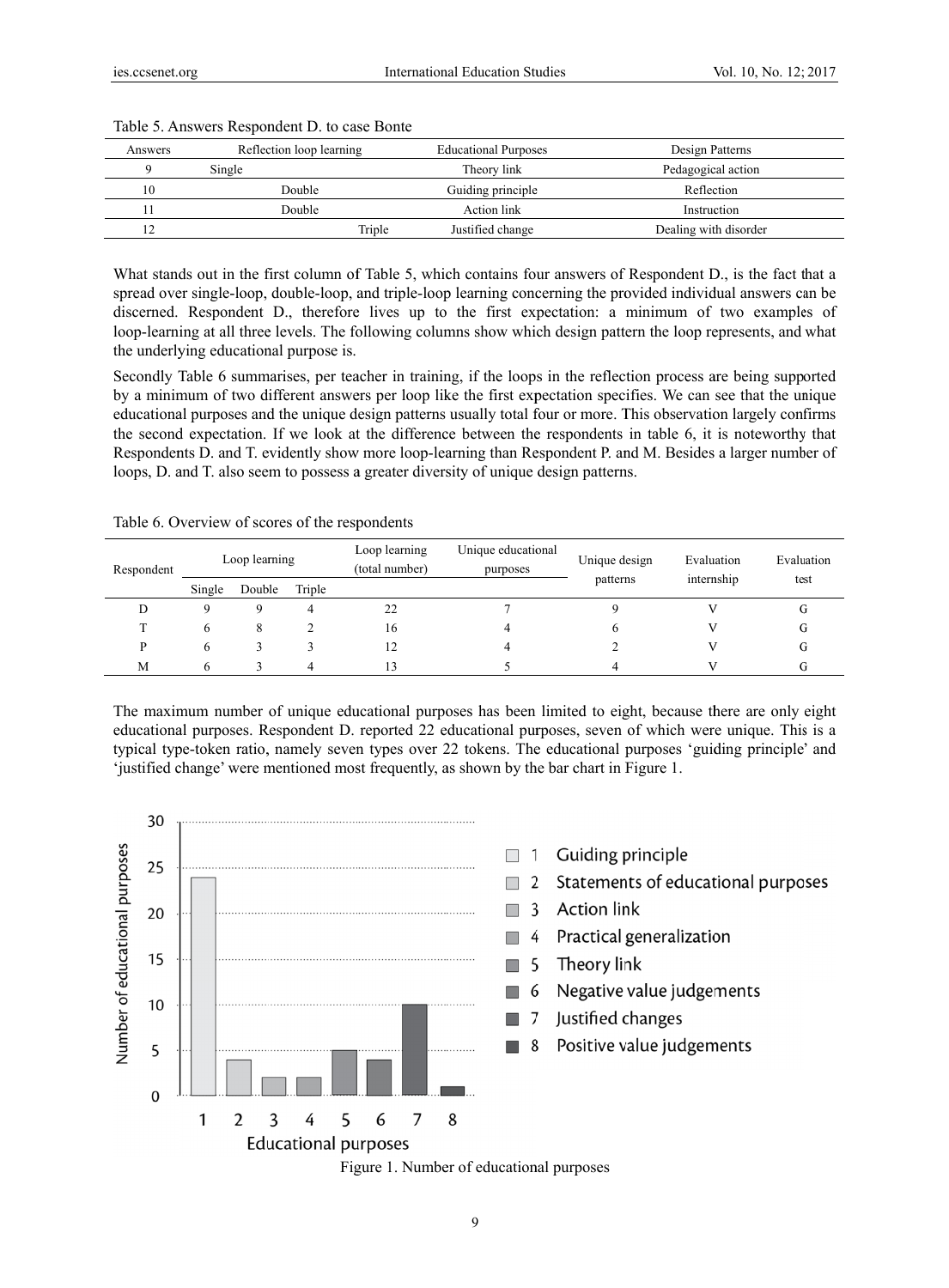Regarding the reported design patterns, the answers of all respondents together prove that 'reflection' and 'dealing with disorder' are the predominant design patterns, as figure 2 shows. Despite the emphasis on these two design patterns, this bar chart demonstrates a spread amongst all ten scoreable design patterns.



Figure 2. Numbers of design patterns

We have already concluded that all respondents meet the first expectation, namely a minimum of two instances of loop-learning on all three levels. To illustrate how the respondents express these orders of learning, a few examples follow below.

The first quote is derived from the advice that was given to the main character of the case.

Quote 1: 'We have seen that you issue warnings, but that you don't connect consequences to these warnings. Take actio n sooner.'

This quote is rated as being a reflection on single-loop learning, because the clues are presented to the main character in the video case about the way she must employ an action procedure in order to achieve the underlying goal. The educational purpose is rated as 'justified change', because a motivation is given for the advice. This motivation is linked to what has been seen in the video. In terms of design pattern, it concerns 'dealing w with disorder'.

The second quote came as a reply to a question regarding what the student wants to employ in his own teaching practice.

Quote 2: 'I often sit on the table, which basically is not very different from sitting behind your desk. I saw Nienke sitting behind her desk often and I, myself sit still a lot, so I started walking through class more often, making more use of space. Doing so has been a conscious decision. Sitting on tables is basically the same as behind a desk, because you're static in one place, except that you are a little more visible. I notice that I speak to someone more quickly: how are things here? When I'm in a different spot, I have a view on some other things.'

This quote indicates that the student has received a new insight, which can be characterised as reflection on double-loop learning. The underlying educational purpose is identified as a 'guiding principle', because the description defines what a teacher is supposed to do in a comparable situation. The accompanying design pattern is 'pedagogical action'.

The third quote individually answers the question which vision on teaching is at the root of the advice given to the main character of the case.

Quote 3: 'Currently I work at a vmbo school, at the lowest levels, and I can picture myself in the role that I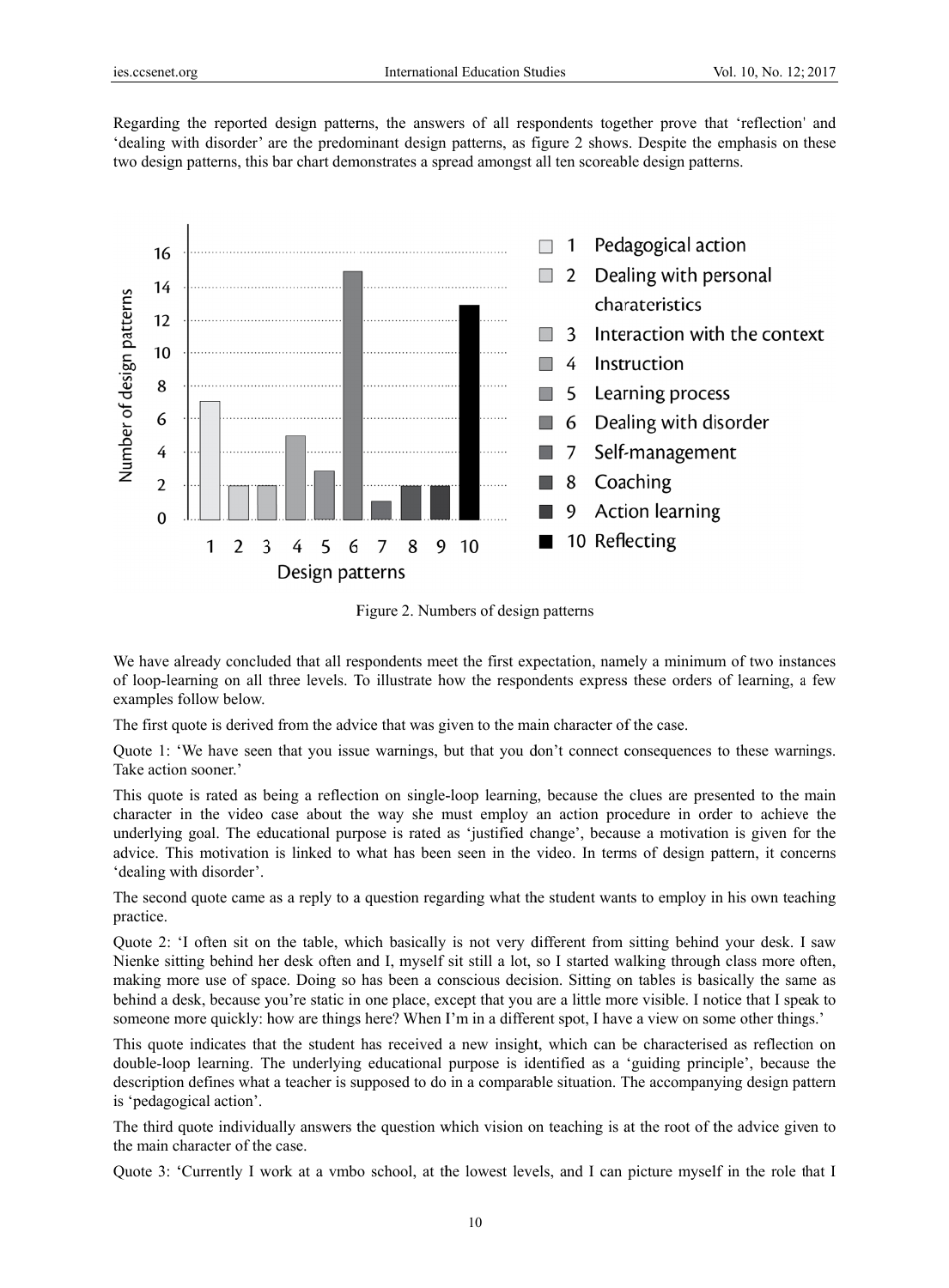stepped into earlier, as a coach. I'm the one who guides the learning process, I'm there for the questions, for the information. I want to work with a class to reach a situation where things can be accomplished. But that is not primarily what it's about. It's also about the development of the child and that is not solely oriented at teaching English, and this is especially true for the vmbo. There are a lot of other things involved, which are often slightly more important than that: how do I learn for a test? And what about this whole list of words? How do I make sure that I know all of them by heart? In that sense, it is different from teaching at havo/vwo (Note 1). It's all a bit more didactical I would say. And it's not that there's too little focus on my subject, it quite suits me. But sure, I'm less focused on my subject than my fellow students who are at havo/vwo. They can put more focus on their subject. With me, it's about learning skills, processing strategies, but also social skills, how do we treat each other, how come we don't live by the rules and where does it go wrong? And that is often just a bit more important than the actual curriculum.

The quote above encompasses reflection that is expressed through triple-loop learning, because the student demonstrates that she is obtaining more perspective on her own principles and higher goals: the things she thinks are important. The underlying educational purpose is 'guiding principle', because she outlines what a coaching teacher is supposed to do. Substantively, it encompasses the design pattern 'coaching'.

#### **4. Conclusion and Discussion**

In this research, two expectations have been formulated regarding the similarities between the behaviour of a fourth-year teacher in training and that of a beginning expert. The first expectation is that fourth-year teachers in training complete their reflection process, and thus go through loop-learning on all three levels of Argyris. The second expectation is that they will be able to recognise a variety of educational purposes and design patterns in a practical situation, as shown on video.

The given answers indicate that with the four students, reflection on all three loops can be identified. The reflection on these three loops occurs at least two times in their answers, either in the individual answer, or in the answers they gave as a pair. With that, all respondents meet the first expectation, that is, they demonstrate comprehension of reflection. This indicates that in four years' time, they go through a learning process that concerns the improvement of pre-existing action, new insights and personal identity. The second expectation, four unique educational purposes, and design patterns, is met by three out of four respondents. Respondent P. mentions only two unique design patterns in total. In summary, based on the case test, three out of four teachers in training can be characterised as beginning experts, because they met both expectations.

The conclusion demonstrates that the reflection and situated knowledge of fourth-year students largely corresponds to what may be expected of a starting expert. The spread over the different loops of Argyris (2002) can be explained with the underlying learning process of the teacher in training, concerning improvement of pre-existing action, new insights and personal identity. The fact that this situated knowledge also consists of a diversity of educational purposes and design patterns are supported by the given answers. The answers given by the experts turned out to contain the maximum number of both unique educational purposes and unique design patterns. This can be explained using the increase in situated knowledge in a fully developed expert compared to a starting expert. Finally, it should be noted that this development is not linear in character (Fisher, 1980).

Looking back, the fact that 'dealing with disorder' is the most frequently mentioned design pattern is not surprising, because this design pattern is conditional for proper teaching. The fact that this design pattern scores this high, however, may be worrying, as it is an indication that the teacher in training is preoccupied with dealing with disorder, which might have an impeding effect on acquiring other design patterns. After all, in the final year of the education it may be expected that the teacher in training already masters this pattern sufficiently. The fact that 'reflection' is the other most commonly named design pattern, could be part of a normal development of a teacher in training. However, it cannot be ruled out that the training is excessively focused on this aspect. If the curriculum at the teacher training mainly consists of 'dealing with disorder', then it is, of course, logical that the teachers in training apply this design pattern frequently on the video cases that were used.

The fact that 'guiding principles' is by far the most often named educational purpose, has possibly to do with limitations of the research. With a guiding principle, the respondent indicates: 'that's the way it's supposed to be'. The strong emphasis on process goals likely implies that other motivations will be far less frequently given. On the one hand, this could also be caused by a limited diversity of educational purposes. On the other hand, the cause could be found in the fact that the study is insufficiently able to map the available diversity of educational purposes.

Finally, regarding the possible limitations of the research, the individual contribution of each respondent could be questioned because part of the answers emerged from working together in pairs. The results of the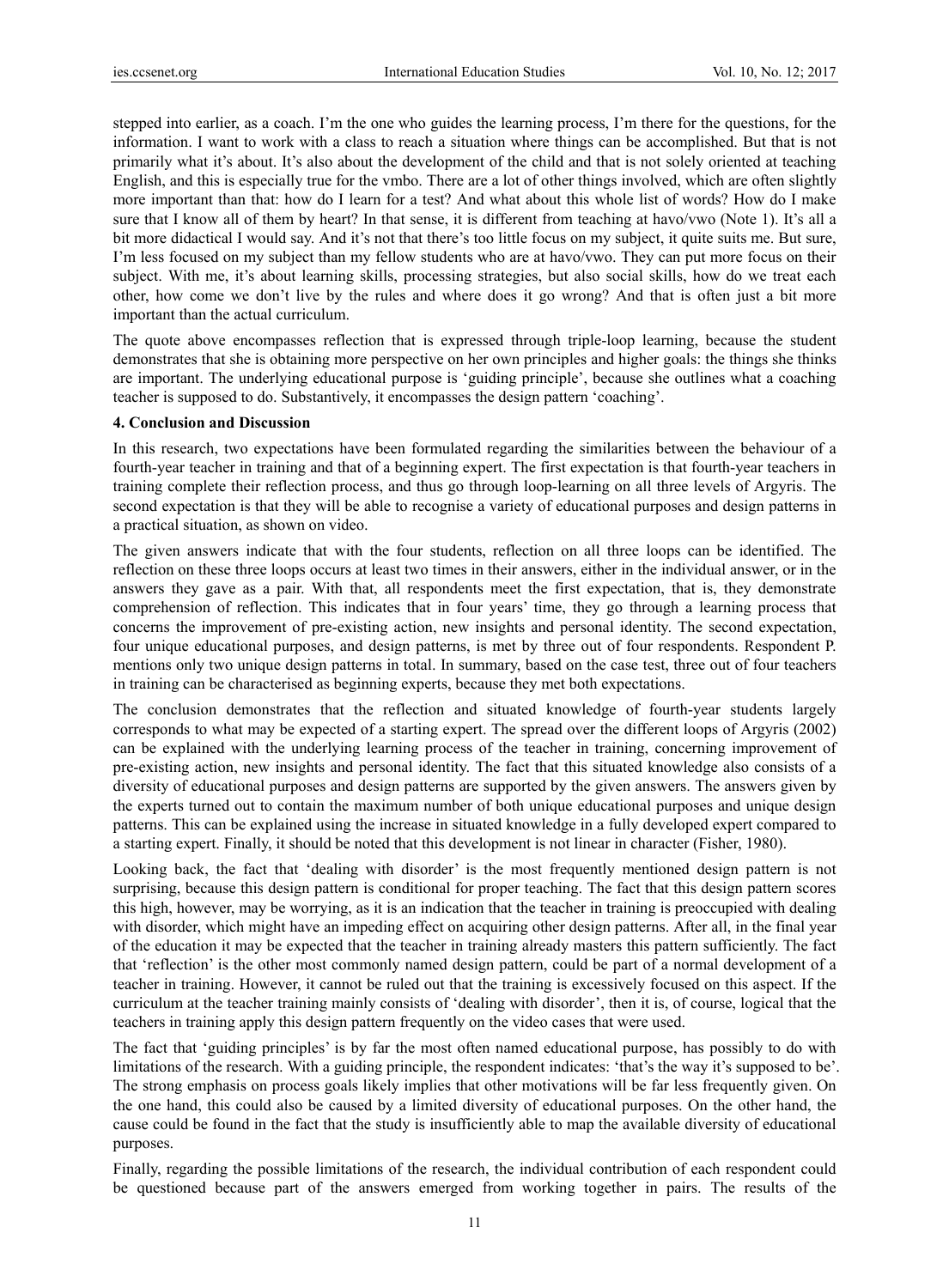individually conducted interview, however, suggest that the responses are in line with the results from the pairs.

From the above it follows that further research on the preoccupation of teachers in training with the design pattern 'dealing with disorder' is necessary, as this preoccupation might interfere with obtaining other design patterns. If the high percentage of reported guiding principles is taken into consideration, we cannot exclude the chance that this is the result of a limitation of the current research. New research might rule out that the choice of this particular video case was the reason other principles were less frequently mentioned. The reactions of the experienced teacher trainers indicate that there is an equal distribution of educational purposes.

Based on the results of this research, the advice to teacher trainers is to find a place in their curriculum for situated knowledge. The curriculum should challenge the teacher to link theoretical knowledge with their own teacher practice. When combined with higher learning goals, authentic video clips are appropriate means for stimulating reflection on their experiences teaching.

It should be noted that the teacher trainer is focused on helping the teachers in training to consistently reflect on all three different loops of Argyris. Full reflection is, after all, spread over all of them. This way, a learning process emerges that involves improving existing action patterns, new insights and personal identity. The situated knowledge that is built in this way consists of a diversity of educational purposes and design patterns. This means that a teacher trainer needs to include work forms in his didactical approach that contribute to the situated knowledge in his students. On top of that, his testing needs to be in line with the learning objectives of the courses he teaches. Teacher in training D. expresses this idea in her case test: "The case test made me think: 'Let me just make a video of this class, just to see how things are.' It's nice to start recognizing the way you behave in front of the class. In the beginning, it's very much a directed affair and very thought through. Near the end of the year, it all begins to run smoothly and you find yourself thinking: 'I am myself in front of the class… and it works!'"

This quote illustrates the most important conclusion of this research: the reflection and situated knowledge of the respondents, fourth-year teachers in training, are equivalent to what can be expected of a starting expert. A shortcoming of this research is the focus on the design pattern 'dealing with disorder'. Future research needs to systematically pay attention to mapping the distribution of educational purposes and design patterns. In this article, after all, it has been shown that these concepts are a usable operationalization of the situated knowledge, which is important for an adequate response to the complex and diffuse situations in educational practice. Finally, from the results as a whole, and especially this quote, we can gather that the use of video, in combination with higher learning goals, is an important ingredient of effective teacher education.

#### **References**

- Abrahamson, D., & Sánchez-García, R. (2016). Learning is moving in new ways: The ecological dynamics of mathematics education. *Journal of the Learning Sciences*, *25*(2), 203-239. https://doi.org/10.1080/10508406.2016.1143370
- Alexander, C., Ishikawa, S., Silverstein, M., Jacobson, M., Fiksdahl-King, I., & Angel, S. (1977). *A Pattern Language- towns, buildings, construction*. New York: University Press.
- Anderson, T., & Soden, R. (2001). Peer Interaction and the Learning of Critical Thinking Skills. *Psychology Learning and Teaching*, *1*, 37-40. https://doi.org/10.2304/plat.2001.1.1.37
- Argyris, C. (2002). Double-loop learning, teaching, and research. *Academy of Management Learning and Education*, *I*(2), 206-218. https://doi.org/10.5465/AMLE.2002.8509400
- Athanassiou, N., McNett, J.M., & Harvey, C. (2003) Critical thinking in the management classroom: Bloom's taxonomy as a leaning tool. *Journal of Management Education*, *27*, 533-555 https://doi.org/10.1177/1052562903252515
- Bahrami, B., Olsen, K., Latham, P., Roepstorff, A., Rees, G., & Frith, C. (2010). Optimally Interacting Minds. *Science*, *329*(5995), 1081-1085. https://doi.org/10.1126/science.1185718
- Blijleven, P. J. (2005). *Multimedia-cases: Naar een Brug Tussen Theorie en Praktijk* (Doctoral dissertation), Universiteit Twente, Enschede. Retrieved from http://doc.utwente.nl/50430/1/thesis\_Blijleven.pdf
- Bloom, B. S. (1979). *Taxonomy of Educational Objectives: The Classification of Educational Goals*. In Handbook I: Cognitive domain. London: Longman.
- Centraal Bureau voor de Statistiek. (2016). *Hoger onderwijs; ingeschrevenen, studierichting, herkomstgroepering*. Retrieved 09 13, 2016, from http://statline.cbs.nl/Statweb/publication/?VW=T&DM=SLNL&PA=71037NED&D1=0&D2=a&D3=l&D4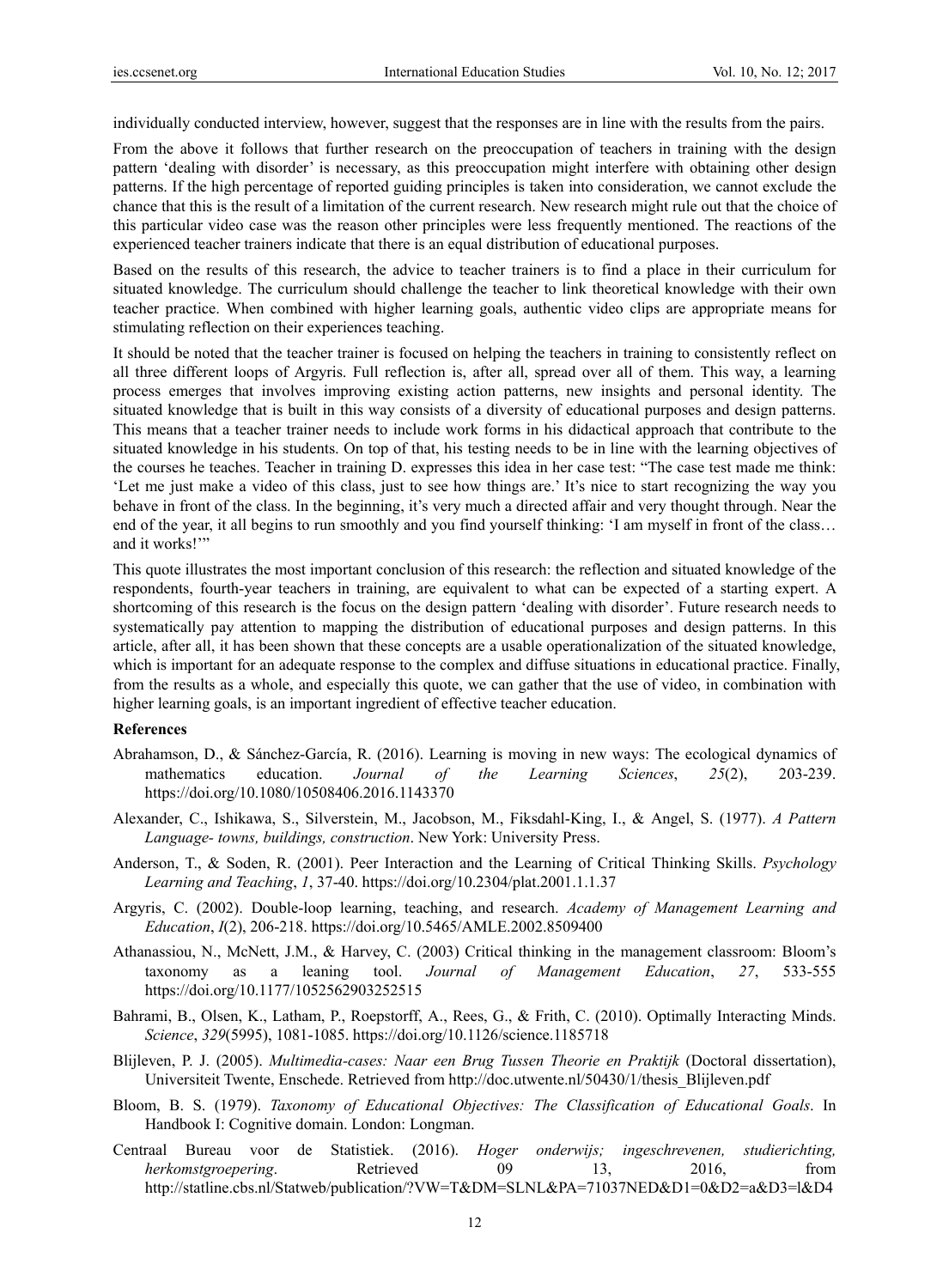=0-2&D5=0-2,5,l&D6=0&D7=16-20&HD=170712-1446&HDR=T,G2,G5,G6&STB=G1,G3,G4

- Ching, C. P. (2014). Linking Theory to Practice: A Case-based Approach in Teacher Education. *Social and Behavioral Sciences*, 280-288. https://doi.org/10.1016/j.sbspro.2014.01.1425
- Copeland, W. D., & D'Emidio-Caston, M. (1998). Indicators of development of practical theory in pre-service teacher education students. *Teaching and Teacher Education*, *14*(5), 513-534. https://doi.org/10.1016/S0742-051X(98)00003-1
- Copeland, W., Birmingham, C., DeMeulle, L., D'Emidio-Caston, M., & Natal, D. (1994). Making Meaning in Classrooms: An Investigation of Cognitive Processes in Aspiring Teachers, Experienced Teachers, and Their Peers. *American Educational Research Journal*, *31*(1), 166-196. https://doi.org/10.3102/00028312031001166
- Dean, C., Lauer, P., & Urquhart, V. (2005). Outstanding Teacher Education Programs: What Do They Have That the Others Don't? *The Phi Delta Kappan*, *87*(4), 284-289. https://doi.org/10.1177/003172170508700406
- Dubinsky, E. (1991). Reflective abstraction in advanced mathematical thinking. In D. Tall (Ed.), *Advanced Mathematical Thinking* (pp. 95-123). Dordrecht, The Netherlands: Kluwers
- Ericsson, K. A. (2008). Deliberate Practice and Acquisition of Expert Performance: A General Overview. *Academic Emergency Medicine: Official Journal of the Society for Academic Emergency Medicine*, *15*(11), 988-994. https://doi.org/10.1111/j.1553-2712.2008.00227.x
- Fischer, K. W. (1980). A Theory of Cognitive Development: The Control and Construction of Hierarchies of Skills. *Psychological Review*, *87*(6), 477-531. https://doi.org/10.1037/0033-295X.87.6.477
- Fischer, K., & Granott, N. (1995). Beyond One-Dimensional Change: Parallel, Concurrent, Socially Distributed Processes in Learning and Development. *Human Development*, *38*, 302-314. https://doi.org/10.1159/000278336
- Flyvbjerg, B. (2006). Five Misunderstandings About Case-Study Research. *Qualitative Inquiry*, *12*(2), 219-245. https://doi.org/10.1177/1077800405284363
- Geerts, W., Van der Werff, A., Hummel, H. G., Steenbeek, H. W., & Van Geert, P. L. (2015). Assessing situated knowledge in secondary teacher training by using video cases. *EAPRIL 2015*. Luxembourg City.
- Hattie, J. (2003). Teachers Make a Difference: What is the research evidence? *Australian Council for Educational Research*.
- Jideani, V., & Jideani, I. (2012). Alignment of Assessment Objectiveswith Instructional Objectives Using Revised Bloom's Taxonomy—The Case for Food Science and Technology Education. *Journal of Food Science Education*, 34-42. https://doi.org/10.1111/j.1541-4329.2012.00141.x
- Kerr, N., & Tindale, R. (2004, 2). Group Performance and Decision Making. *Annual Review of Psychology*, *55*, pp. 623-655. https://doi.org/10.1146/annurev.psych.55.090902.142009
- Kitchener, P., & King, K. (2004). Reflective Judgment: Theory and Research on the Development of Epistemic Assumptions Through Adulthood. *Educational Psychologist*, *39*(1), 5-18. https://doi.org/10.1207/s15326985ep3901\_2
- Koriat, A. (2012). When Are Two Heads Better than One and Why? *Science*, *336*(6079), 360-362. https://doi.org/10.1126/science.1216549
- Krathwohl, D. R. (2002). A revision of bloom's taxonomy: An overview. *Theory into practice*, *41*, 212-218. https://doi.org/10.1207/s15430421tip4104\_2
- Kurz, T. L., Llama, G., & Savenye, W. (2008). Issues and challenges of creating video cases to be used with preservice teachers. *TechTrends*, *49*(4), 67-73. https://doi.org/10.1007/BF02824113
- Landis, J. R., & Koch, G. (1977). The measurement of observer agreement for categorical data. *Biometrics*, *33*(1), 159-174. https://doi.org/10.2307/2529310
- Markauskaite, L., & Goodyear, P. (2014). Tapping into the mental resources of teachers' workingknowledge: Insights into the generative power of intuitive pedagogy. *Learning, Culture and Social Interaction*, *3*, 237-251. https://doi.org/10.1016/j.lcsi.2014.01.001
- Miller, K. F. (2011). Situation awareness in teaching: What educators can learn from video-based research in other fields. In *Mathematics teacher noticing: Seeing through teachers' eyes* (pp. 51-56).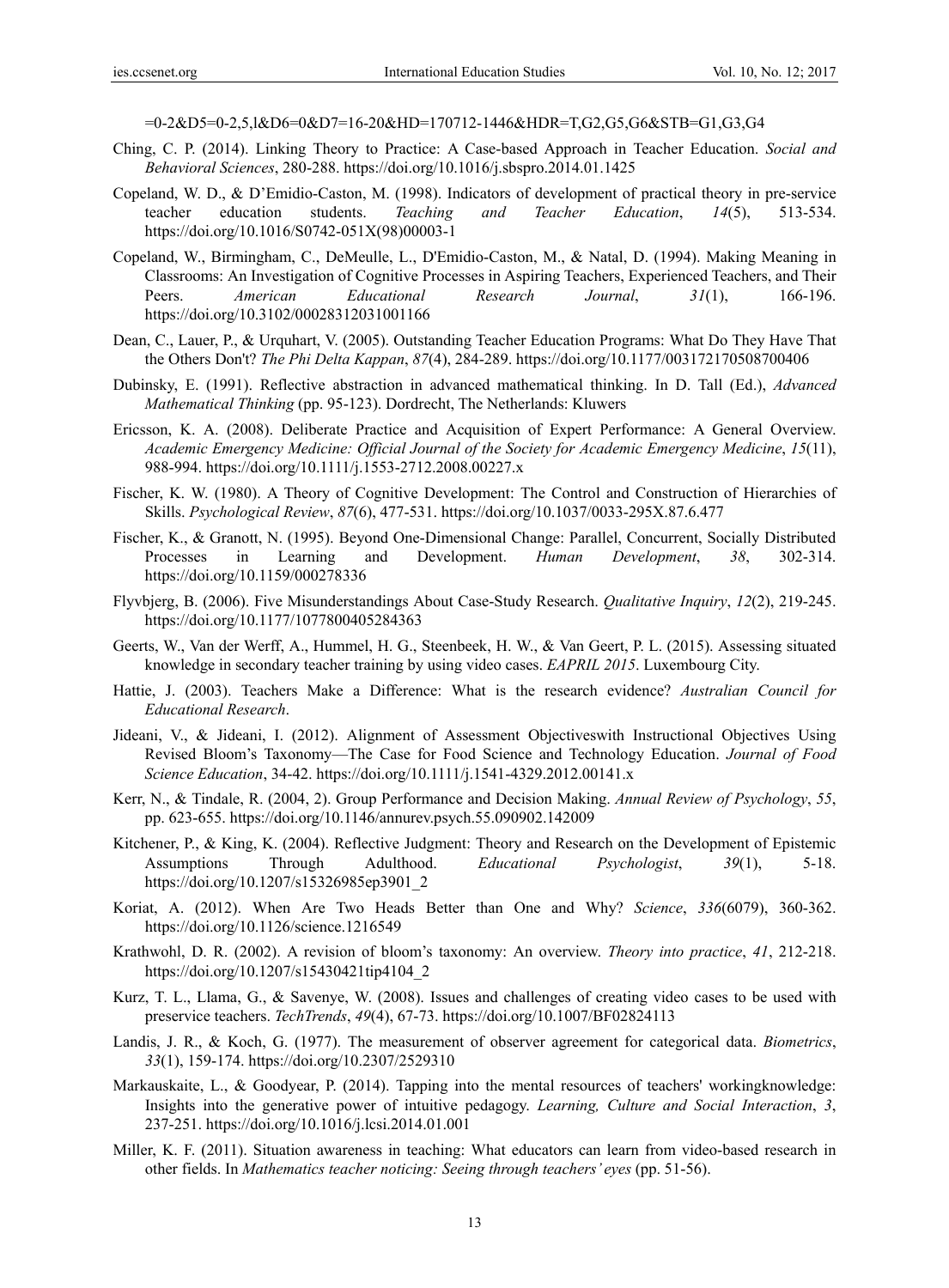Piaget, J. (1972). *Genetic epistemology*. New York: Columbia University Press.

- Roth, W., & Jornet, A. (2013). Situated Cognition. *Wiley Interdisciplinary Reviews: Cognitive Science*, *4*(5), 463-478. https://doi.org/10.1002/wcs.1242
- Van der Grift, W. J. (2010). *Ontwikkeling in de beroepsvaardigheden van leraren*. Groningen: Rijksuniversiteit Groningen.
- Van Es, E. A., Stockero, S. L., Sherin, M. G., Van Zoest, L. R., & Dyer, E. (2015). Making the Most zof Teacher Self-Captured Video. *Mathematics Teacher Educator*, *4*(1).
- Van Geert, P. L. C. and Fischer, K. W. (2009). Dynamic systems and the quest for individual-based models of change and development. In J.P. Spencer, M. S. C. Thomas, & J. McClelland (Editors), *Toward a New Grand Theory of Development? Connectionism and Dynamic Systems Theory Reconsidered.* Oxford: Oxford University Press. https://doi.org/10.1093/acprof:oso/9780195300598.003.0016
- Velon. (2012). *Congres voor lerarenopleiders 2012*. Vereniging Lerarenopleiders Nederland. Retrieved from http://www.lerarenopleider.nl/velon/congres-voor-lerarenopleiders-2012/

Yin, R. K. (2009). *Case Study Research: Design and Methods*. Thousand Oaks: Sage Publications.

### **Notes**

Note 1. There are three types of secondary education in the Netherlands, each one with its own level and duration:

- Vmbo (Pre-vocational education), which lasts four years;
- Havo (Higher general secondary education), which lasts five years;
- Vwo (Preparatory academic education), which lasts six years.

### **Appendix A**

#### **Table of indicators from the Copeland and D'Emidio-Caston article (1998)**

| of<br><b>Indicators</b><br>the | <b>Explanation</b>                             | <b>Example</b>                                      |  |  |
|--------------------------------|------------------------------------------------|-----------------------------------------------------|--|--|
| educational                    |                                                |                                                     |  |  |
| purposes                       |                                                |                                                     |  |  |
| value<br>Negative              | Extracts that express about something that     | "I also think it's wrong, the way she addresses     |  |  |
| judgement                      | the<br>happened<br>in<br>video<br>(including)  | her pupils"                                         |  |  |
|                                | justifications)                                |                                                     |  |  |
| Theory links                   | Two or more extracts, one containing a         | "Classroom management: how one behaves in           |  |  |
|                                | practical generalization and one containing a  | front of the class, how order is maintained, all of |  |  |
|                                | guiding principle, which are linked because    | it is apparent in the video"                        |  |  |
|                                | of the way it is expressed by the respondent.  |                                                     |  |  |
| Guiding principles             | Statements on how things are supposed to be.   | "I think every teacher should- well I can see her   |  |  |
|                                | These statements suggest that the respondent   | starting the lesson, and tries to do so in a        |  |  |
|                                | believes these things are 'correct' and should | <i>positive way, but it doesn't work.</i> "         |  |  |
|                                | be used by all teachers or students.           |                                                     |  |  |
|                                |                                                |                                                     |  |  |
|                                |                                                |                                                     |  |  |
| Learning<br>objectives         | Extracts that descirbe educational objectives  | "She wants her students to learn something, I       |  |  |
| for the pupils                 | for the pupils, which the teachers work        | think she covered some words, vocabulary, and       |  |  |
|                                | towards                                        | wants them to know them in German"                  |  |  |
| Practical                      | Extracts that expresss the possibility of a    | "And the pupils don't seem to be listening to her,  |  |  |
| generalizations                | general condition that, according to the       | which gives off a little bit of an impression of    |  |  |
|                                | respondent, can be found in multiple classes   | what she is like."                                  |  |  |
| Action links between           | Extracts that express a causal relation        | "Olga addresses her pupils in a negative way,       |  |  |
| cause and effect               | between a particular action of the teacher in  | which causes her pupils to react negatively. And    |  |  |
|                                | the video, and the observed pupil behavior     | because they don't want to cooperate, this          |  |  |
|                                |                                                | influences Olga, because she wants them to          |  |  |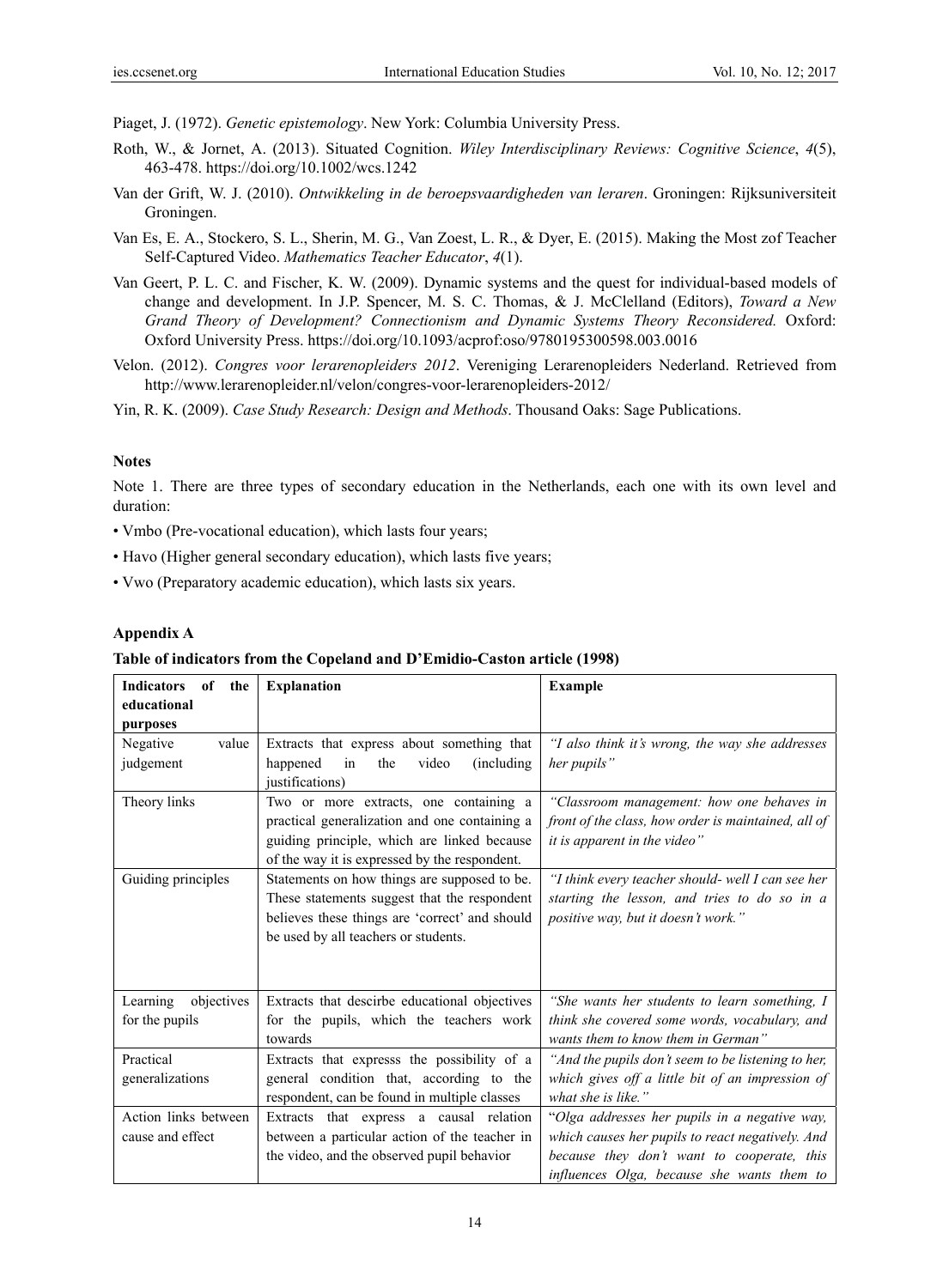|                                 |                                                                                                                                                               | cooperate, and tries her best to get them to, but<br>not in the right way. It doesn't appeal to the<br>students."                                                                                                                                                                                        |
|---------------------------------|---------------------------------------------------------------------------------------------------------------------------------------------------------------|----------------------------------------------------------------------------------------------------------------------------------------------------------------------------------------------------------------------------------------------------------------------------------------------------------|
| Justified change                | suggestions the respondent<br>Changes are<br>makes for adjusting the lesson that is seen in<br>the video. They are justified with reasons for<br>the changes. | "She started her lesson by talking about the<br>grades of the latest test, which caused a lot of<br>unrest in the classroom. I would make sure to<br>save something like that for the end of the class.<br>Using it to start the lesson off with, means a bad<br>start, which will only stress you out." |
| Positive<br>value<br>judgements | Extracts which express value judgements<br>about something that happened in the video<br>(including justifications)                                           | "She is motivated to bring the lesson to a good<br>$end.$ "                                                                                                                                                                                                                                              |

# **Appendix B**

## **Complete scoring table**

| Answer                     | <b>Loop</b> learning |        |        | <b>Educational purpose</b>        | Design pattern               |  |
|----------------------------|----------------------|--------|--------|-----------------------------------|------------------------------|--|
| Advice (in pairs, D & T)   |                      |        |        |                                   |                              |  |
| 1                          | Single               |        |        | Negative value judgements         | Reflecting                   |  |
| $\overline{c}$             | Single               |        |        | Justified change                  | Pedagogical action           |  |
| 3                          | Single               |        |        | Justified change                  | Dealing with disorder        |  |
| $\overline{4}$             | Single               |        |        | Justified change                  | Instruction                  |  |
| 5                          | Single               |        |        | Guiding principle                 | Reflecting                   |  |
| Advice (in pairs $P & M$ ) |                      |        |        |                                   |                              |  |
| 1                          | Single               |        |        | Guiding principle                 | Dealing with disorder        |  |
| $\overline{2}$             | Single               |        |        | Guiding principle                 | Dealing with disorder        |  |
| 3                          | Single               |        |        | Statement of educational purposes | Dealing with disorder        |  |
| $\overline{4}$             | Single               |        |        | Guiding principle                 | Dealing with disorder        |  |
| 5                          | Single               |        |        | Statement of educational purposes | Dealing with disorder        |  |
| 6                          | Single               |        |        | Guiding principle                 | Dealing with disorder        |  |
| D                          |                      |        |        |                                   |                              |  |
| $\mathbf{1}$               |                      | Double |        | Justified change                  | Reflecting                   |  |
| $\overline{c}$             | Single               |        |        | Positive value judgements         | Dealing<br>with<br>personal  |  |
|                            |                      |        |        |                                   | characteristics              |  |
| 3                          | Single               |        |        | Negative value judgement          | with<br>Dealing<br>personal  |  |
|                            |                      |        |        |                                   | characteristics              |  |
| 4                          | Single               |        |        | Guiding principle                 | Reflecting                   |  |
| 5                          |                      | Double |        | Guiding principle                 | Action learning              |  |
| 6                          |                      |        | Triple | Guiding principle                 | Action learning              |  |
| $\overline{7}$             |                      |        | Triple | Guiding principle                 | Coaching                     |  |
| 8                          |                      |        | Triple | Theory link                       | Coaching                     |  |
| 9                          | Single               |        |        | Theory link                       | Pedagogical action           |  |
| 10                         |                      | Double |        | Guiding principle                 | Reflecting                   |  |
| 11                         |                      | Double |        | Action link                       | Instruction                  |  |
| 12                         |                      |        | Triple | Justified change                  | Dealing with disorder        |  |
| 13                         |                      | Double |        | Justified change                  | Self-management              |  |
| 14                         |                      | Double |        | Statement of educational purposes | Learning process             |  |
| 15                         |                      | Double |        | Guiding principle                 | Reflecting                   |  |
| 16                         |                      | Double |        | Guiding principle                 | Reflecting                   |  |
| 17                         |                      | Double |        | Guiding principle                 | Pedagogical action           |  |
| T                          |                      |        |        |                                   |                              |  |
| $\mathbf{1}$               |                      | Double |        | Negative value judgement          | Reflecting                   |  |
| $\boldsymbol{2}$           |                      | Double |        | Negative value judgement          | Interaction with the context |  |
| 3                          |                      | Double |        | Theory link                       | Pedagogical action           |  |